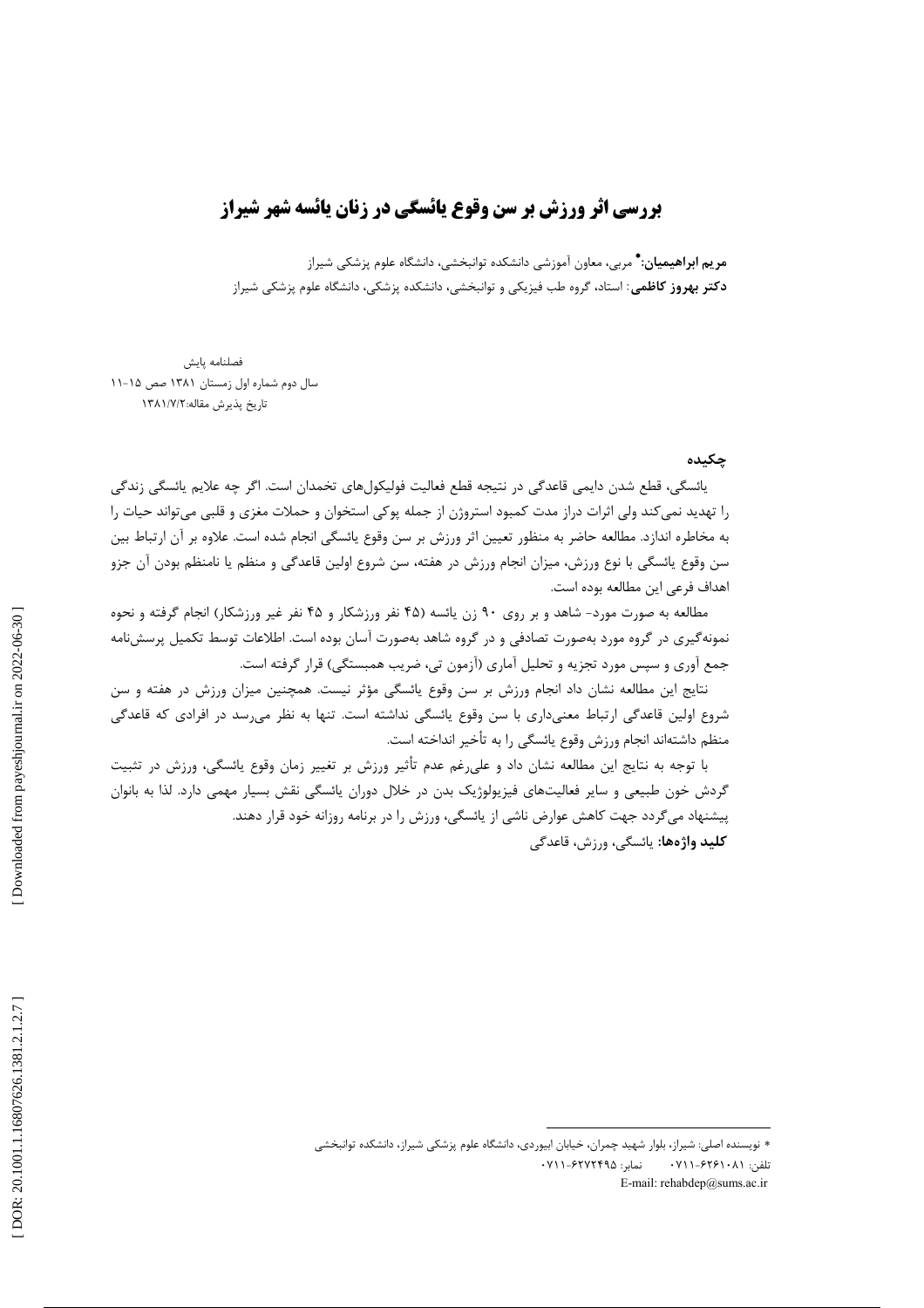فصلنامه پژوهشكده علوم بهداشتى جهاددانشگاهى

#### مقدمه

یائسگی تغییری طبیعی است که در میانسالی برای کلیه بانوان در دوران سنی ۵۵–۴۰ سالگی اتفاق افتاده و عواملی ماننند ژنتیک، نژاد، میزان سلامت و نحوه زندگی فرد بر زمان وقوع آن مؤثرند. در خلال دوره یائسگی بسیاری از زنان شرایط جسمی سختی را متحمل می شوند. گرم شدن بدن، افزایش وزن، خونریزی های شدید، کم خوابی و…، هر کدام به تنهایی می توانند موجب کسالت و اغتشاش فکر شوند[۲ و ۱].

از طرفی این دوران اکثراً با ناراحتیهای ناشی از آرتروز، فشار خون، ديابت و...، همزمان است. هرچه بهتر تغييرات حين دوره پائسگی را درک کرده و هر چه بیشتر به طبیعت در راه هدفش کمک کنیم این دوران بهتر و سریعتر سپری خواهد شد. ورزش در تثبیت گردش خون طبیعی و سایر فعالیتهای فيزيولوژيک بدن نقش بسيار مهمي دارد[۴ و ۳]. منع انسان از حركت نه تنها موجب رشد او نمىشود، بلكه سبب افسردگى، بروز رفتارهای ناهنجار و از دست رفتن شور و نشاط زندگی نیز میگردد. در آیین مقدس اسلام حفظ بدن از خطرات و آسیبها و تأمین موجبات سلامت و بهداشت آن یک وظیفه الهي محسوب مي شود.

صاحب نظران نیز معتقدند که در شرایط زندگی ماشینی، ورزش را میتوان به عنوان وسیلهای مطلوب جهت تأمین تفریح سالم و تجدید قوای افراد و حفظ سلامت جسمی قرار داد[۵]. ضمن آنكه انجام ورزش بهصورت منظم باعث بهبود تراكم استخوان، افزایش قابلیت انعطاف و توان عضلات گردیده و مانع از بين رفتن تناسب بدن مي گردد [٣، ٤، ۶، ٧و٨].

## مواد و روش کار

روش مطالعه به صورت مورد- شاهدی و جامعه پژوهش زنان یائسهای بودهاند که به دو گروه مورد (ورزشکار) و شاهد(غیر ورزشکار) تقسیم شده اند. در گروه مورد از روش نمونه گیری تصادفی و در گروه شاهد از روش نمونهگیری ساده استفاده شده است.

نحوه انتخاب نمونهها در گروه مورد بهاینصورت بوده که در زمان انجام مطالعه در شهر شیراز بهطور کلی ۹ پایگاه اصلی (۴ ورزشگاه و ۵ پـارک) در نقـاط مختلف شهر جهت انجام ورزش همگانـی بانـوان وجود داشته است که از بین افراد واجد شرایط

در هـر پايگــاه ۵ نفــر بــهصــورت تصادفي انتخاب گرديدهاند. در گروه شاهد از ۴۵ خانم یائسه غیر ورزشکار که در حوالی همین يايگــاههــا اقامــت داشــته و حاضر به شركت در مطالعه بودهاند، اطلاعـات جمـع|َوري گـرديده اسـت. ضـمن أن كه هيچ يک از نمـونههـا سـابقه انجـام عمـل جراحي زنان، مصرف دخانيات و هورمـون درمانی نداشته و در گروه مورد افراد انتخاب شده قبل از یائـسگی حـداقل بـه مـدت ۵ سـال فعالـیت ورزشی مستمر داشـتهانـد. بهطور كلي تعداد افراد مورد مطالعه در هر گروه ۴۵ نفر و جمعاً ۹۰ نفر بوده است.

گردآوری دادههـا از طـریق مـصاحبه و ثـبت اطلاعـات در پرسشنامه انجـام گـرفته اسـت. در گـروه مـورد (زنـان يائـسه ورزشـكار) پرسـشنامه شامل اطلاعاتي از قبيل سن، سن شروع اولين قاعدگي، مـنظم يا نامنظم بودن آن، سن وقوع يائسگي، تعداد روزهای ورزش در هفته و نوع رشته ورزشی بوده است. در گـروه شـاهد (زنـان يائـسه غيـر ورزشكار) نيز پرسشنامه شامل همــين اطلاعـات بــوده و فقط بخشهاى مربوط به ورزش از آن حذف شده است. جهت تجزيه و تحليل دادهها نيز از آزمونهاي آماری تی و ضریب همبستگی استفاده شده است.

از مجموع ۹۰ زن یائسه که در این مطالعه مورد بررسی قرار گرفتهانـد، ۴۵ نفـر در گروه مورد و ۴۵ نفر در گروه شاهد قرار داشــتهاند. در گروه مورد حداكثر سن وقوع يائسگي ۵۸، حداقل آن ۳۵ ، میانگین ۴۹/۴ و انحراف معیار ۵/۳ سال بوده است. در گروه شاهد حداكثر سن وقوع يائسگي ۵۶، حداقل ۳۴، ميانگين ۴۸/۴۹ و انحراف معيار ۶/۲ سال بوده است. اين اطلاعات با اسـتفاده از آزمون آماري تي مورد تجزيه و تحليل قرار گرفته و هـيچ اخـتلاف معنىداري در سن وقوع يائسگي در گروه مورد و شاهد وجود نداشته است (جدول شماره ۱) .

در مقايــسه وضـعيت قاعدگي منظم و نامنظم بين دو گروه مـورد و شـاهد، ميانگـين سن وقوع يائسگي در گروه افراديكه قاعدگے منظم داشته و ورزش کار بودہاند با استفاده از آزمون تـی بـهطور معنیداری بیشتر از افرادی بوده که قاعدگی منظم داشــته ولــی ورزش کار نبودهاند(P=٠/٠٠٢). اما در مورد افرادی کـه دارای قاعدگــی نامنظم بوده و ورزش کردهاند میانگین سن وقـوع يائـسگي بـا گـروه غير ورزشكار اختلاف معنىداري نشان نداده است (جدول شماره ٢).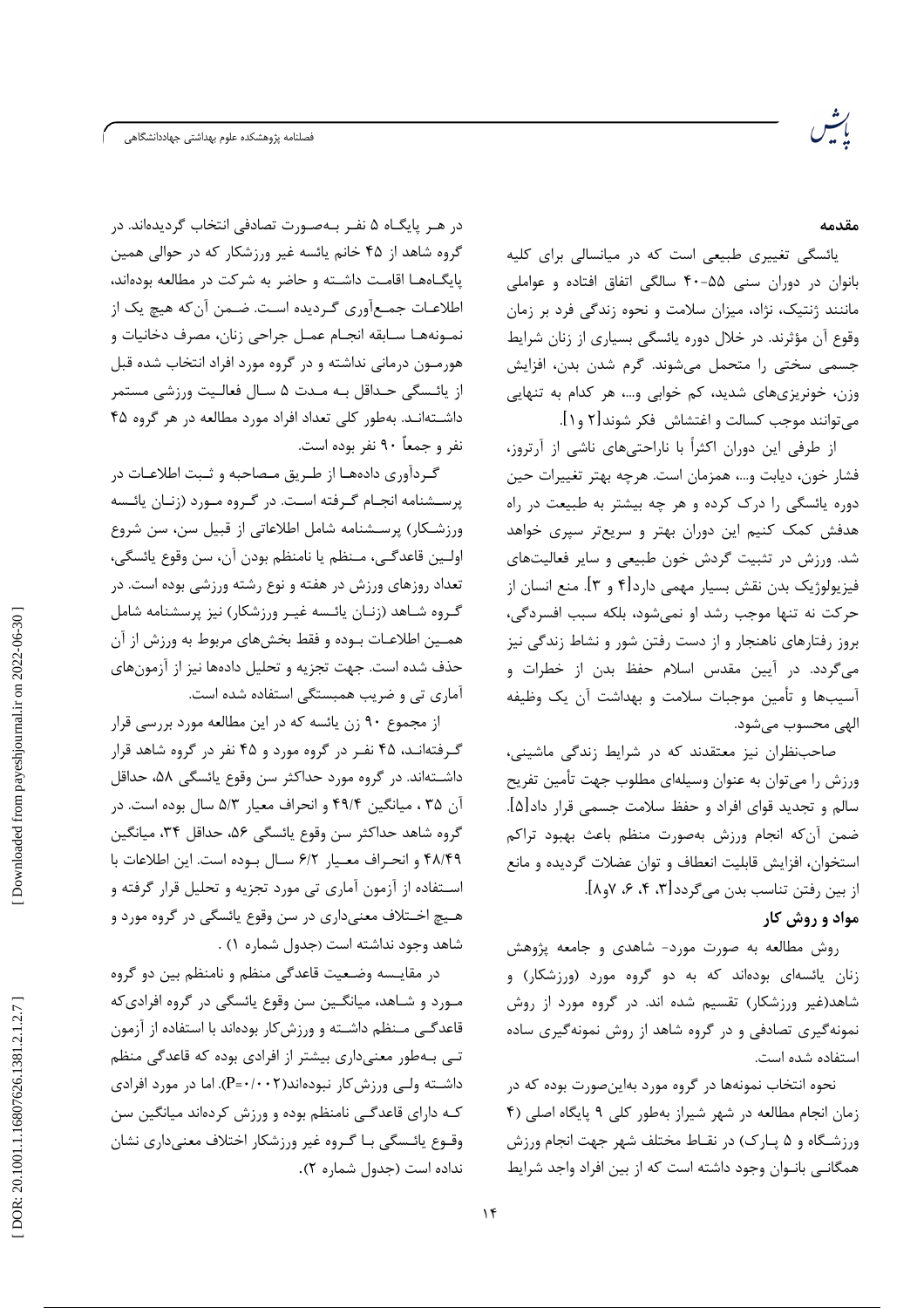رشر<br>پنجسر

| جدول شماره ۱- مقایسه میانگین سن وقوع یائسگی بین زنان یائسه ورزشکار و غیر ورزشکار |  |  |
|----------------------------------------------------------------------------------|--|--|
|                                                                                  |  |  |

| ميانگين سن وقوع يائسگي± انحراف معيار | تعداد | کروہ                   |
|--------------------------------------|-------|------------------------|
| $f9/F \pm \Delta/T$                  | ۴۵    | زنان يائسه ورزشكار     |
| $f\Lambda/f9\pm f/7$                 | ۴۵    | زنان يائسه غير ورزشكار |
|                                      |       |                        |

جدول شماره ۲- ارتباط بین وضعیت قاعدگی، انجام ورزش و میانگین سن وقوع یائسگی در زنان یائسه ورزشکار و غیر ورزشکار

| P                                 | ميانگين سن وقوع يائسگي± انحراف معيار      | وضعيت قاعدگي | گروه        |
|-----------------------------------|-------------------------------------------|--------------|-------------|
| $\cdot$ / $\cdot$ $\cdot$ $\cdot$ | $Y/Y \pm \Delta Y/\lambda$                |              | ورزشكار     |
|                                   | $Y/\Delta \pm Y\Lambda/F$                 | منظم         | غير ورزشكار |
|                                   | $\Delta$ /۴ $\pm$ ۴ $\Lambda$ / $\Lambda$ |              | ورزشكار     |
| -                                 | $5\pm 8$ $1/5$                            | نامنظم       | غير ورزشكار |

در هـر دو گروه مورد و شاهد بين سن شروع اولين قاعدگي و ســن وقــوع يائــسگى بــا اســتفاده از <sup>آ</sup>زمون ضريب همبستگى ارتباط معنى دارى يافت نكرديد (جدول شماره ٣).

افراد تحت مطالعه در گروه مورد در ۶ رشته ورزشی دستهبندی شدند. از بین این افراد ۱ نفر (۲/۲ درصد) در ورزش شـنا، ۲۱ نفـر(۴۶/۷ درصـد) در ورزش پـیادهروی، ۱۸ نفر(۴۰ درصد) در بدنـسازی، ۱ نفـر (۲/۲ درصد) در یوگا، ۱ نفر (۲/۲ درصد) در ژیمناستیک و ۳ نفر (۶/۷ درصد) در والیبال فعالیت داشـتند. از آنجـا کـه اکثر افراد در گروه ورزشهای پیادهروی و بدنسازی قرار داشتند، مقایسه بین این دو گروه صورت پذیرفت.

بـا اسـتفاده از آزمون تي افرادي كه در ورزش پيادهروي فعاليت داشـتهاند نسبت به افرادی که در ورزش بدنسازی فعال بودهاند از میانگـین سن وقوع یائسگی کمتری برخوردار بودهاند. اما این اختلاف معنى دار نبوده است ( جدول شماره ۴).

میانگـین سـن وقـوع پائسگی در افراد پائسه ورزشکاری که بیش از سه روز در هفته ورزش انجام میدادهاند در مقایسه با افرادی که حداکثر سه روز در هفته به ورزش می پرداختهاند، با اسـتفاده از آزمـون آماري تي اختلاف معنىداري را نشان نداده است ( جدول شماره ۵).

| جدول سماره ۱– از تباط بین سن سروع قاعدتی با سن وقوع یانسکی در زنان یانسه ورزسکار و عیر ورزسکار |                                      |       |                        |
|------------------------------------------------------------------------------------------------|--------------------------------------|-------|------------------------|
| ميانگين سن وقوع يائسگي± انحراف معيار                                                           | ميانگين سن شروع قاعدگي± انحراف معيار | تعداد | کر وہ                  |
| $f9/F \pm \Delta/T$                                                                            | ۱۳/۴±۱/۷                             | ٣۵    | زنان يائسه ورزشكار     |
| 48149±617                                                                                      | ۱۳/۴±۱/۷                             | ۴۵    | زنان يائسه غير ورزشكار |

| جدول شماره ۴- ارتباط نوع ورزش با میانگین سن وقوع یائسگی در زنان یائسه ورزشکار و غیر ورزشکار |       |                |  |
|---------------------------------------------------------------------------------------------|-------|----------------|--|
| ميانگين سن وقوع يائسگي± انحراف معيار                                                        | تعداد | گروه ورزشی     |  |
| $49/4V \pm 4/9$                                                                             |       | ییادەروی       |  |
| $69 + N$                                                                                    |       | المحتار المتعر |  |

جدول شماره ۵- ارتباط بین میزان انجام ورزش در هفته با میانگین سن وقوع یائسگی در زنان یائسه ورزشکار

| ميانگين سن وقوع يائسگي± انحراف معيار | تعداد | میزان ورزش در هفته |
|--------------------------------------|-------|--------------------|
| 18/91±6/9                            |       | سه روز             |
| 44/19                                | ۲۵    | بیش از سه روز      |

١۵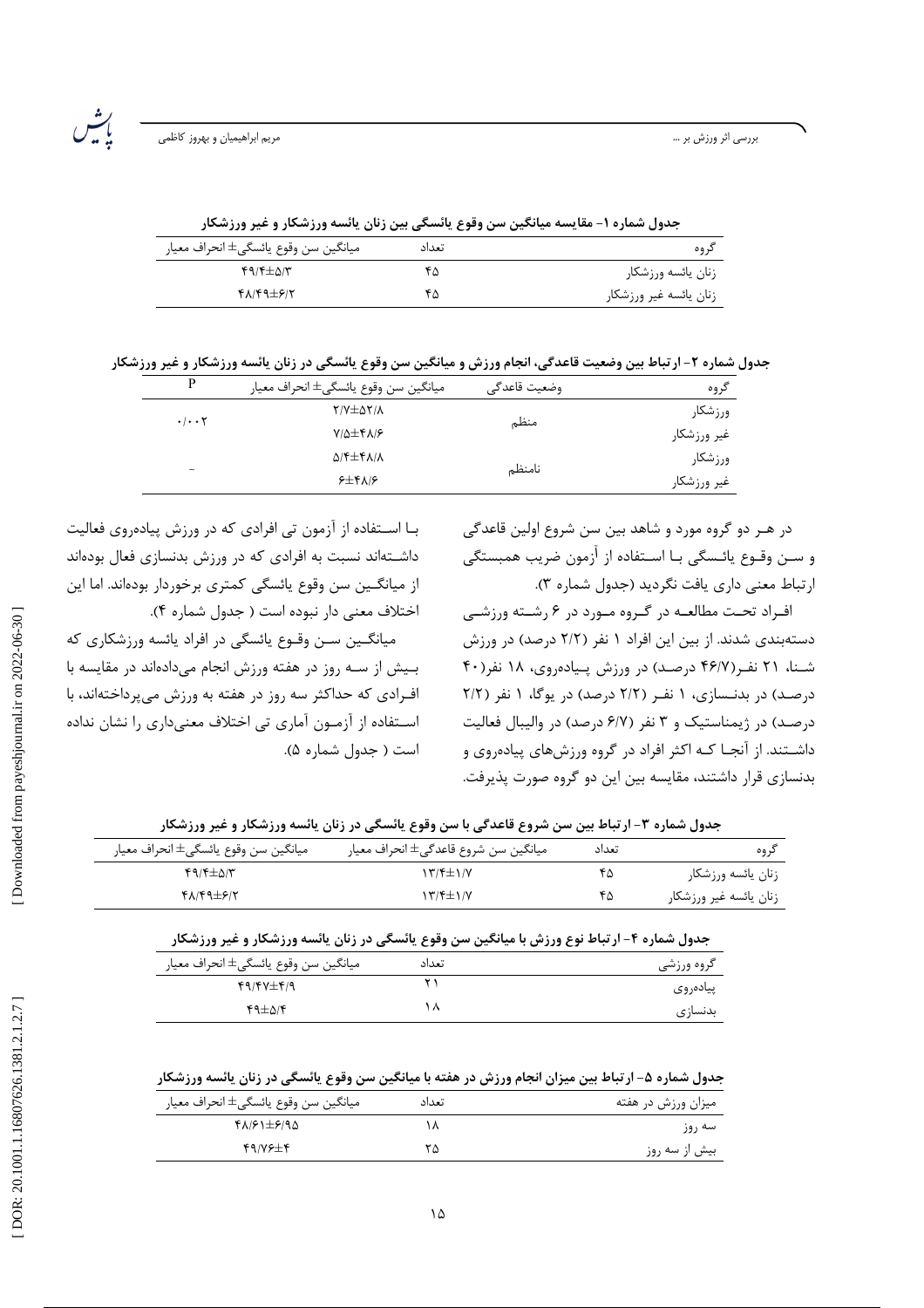.<br>فصلنامه پژوهشکده علوم بهداشتی جهاددانشگاهی

بحث و نتیجهگیری

نــتايج ايــن مطالعــه نشان داد كه اختلاف معنىدارى از نظر آماري بين ميانگين سن وقوع پائسگي در دو گروه مورد و شاهد وجــود نــدارد. و ايــن بــهآن معنى است كه انجام ورزش بر زمان وقــوع يائسگي تأثيري ندارد. اين يافته مطابق با نتايج مطالعهاي است کـه در سـال ۱۹۹۹ در آمریکا انجام شده و در آن ارتباط معنیداری بین زمان وقوع پائسگی و انجام ورزش یافت نگردیده اسـت[۹]. همچنین در مطالعهای که توسط برمبرگر و همکاران در سـال ۱۹۹۷ انجـام گردیده بین انجام ورزش در حد متوسط با وقوع يائسگي ارتباطي يافت نشده است[١٠].

در ارتـباط بــا مقايــسه نظم قاعدگي، ورزش و ميانگين سن وقـوع يائـسگى نيـز نتايج اين مطالعه نشان داده كه افرادى كه دارای قاعدگـی منظم بوده و ورزش می کردهاند از میانگین سن یائـسگی بالاتـری بـرخوردار بوده اند. نتایج مطالعهای که توسط برمبرگـر در سـال ۱۹۹۷ انجـام گردیده نشان داده که میانگین سـن پائـسگے در افـرادی کـه قاعدگـے نامنظم داشته و ورزش نمـی کـردهانـد نـسبت بـه گروه مقابل کمتر بوده است[۱۰]. به عبارتے انجـام ورزش در افـرادی که قاعدگی منظم دارند باعث تأخير در وقوع يائسگي مي گردد. با توجه به نتايج بهدست آمده از مطالعـه حاضـر، ارتـباط معنـی۱داری بـین سـن شـروع اولین قاعدگی و سن وقوع پائسگی در هر دو گروه وجود نداشته است. در مطالعـهای کـه در سـال ۲۰۰۱ توسـط جانـستون در آمریکا انجـام گـرديده نيـز ارتـباط معنىدارى بين اين دو متغير يافت

نگـردیده اسـت[۱۱]. همچنین همانگونه که در قسمت یافتهها ملاحظـه گرديد ارتباطي بين نوع ورزش و ميزان آن در هفته با ميانگــين ســن وقــوع پائــسگے در دو گــروه مورد و شاهد وجود نداشته است (برای مقایسه مطالعه مشابهی موجود نبوده است).

نكــته قابل ذكر اين است كه با توجه به نتايج مطالعه حاضر و علــي(غم عدم تأثير ورزش در تغيير زمان وقوع يائسگي، انجام مـنظم ورزشهایـی چـون شنا و پیادهروی در سنین پائسگی و بعـد از آن باعث بهبود تراكم استخوان، افزايش انعطافپذيري و تـوان عـضلات، افـزايش توانايـى ريهها در تبادلات گازى، بهبود عملکـرد قلـب و افـزايش نظم گردش خون گرديده و در نتيجه باعث كـاهش عـوارض ناشي از يائسگي مانند پوكي استخوان ، چاقي . حملات قلبي و مغزي و…، مي شود.

لـذا بـه خانمها پیشنهاد میگردد ورزش را در برنامه روزانه خــود قــرار دهــند. ده دقيقه ورزش در صبح و شب، قدم زدن تا محـل كـار و يـا حتـى دو تا سه بار ورزش در هفته به سهو.لت باعــث ايجــاد تغييــرات مثــبت ناشـــي از ورزش مـــي گــردد  $[ \wedge , \wedge , \wedge , \vee , \wedge ]$ 

تشکر و قدردانی

از همكـاري بـيشائبه خانمها ليلا راسخ، نازنين صيفيكار و مرضیه محمدیان کارشناسان فیزیوتراپی در انجام این پژوهش سیاسگزاری مے گردد.